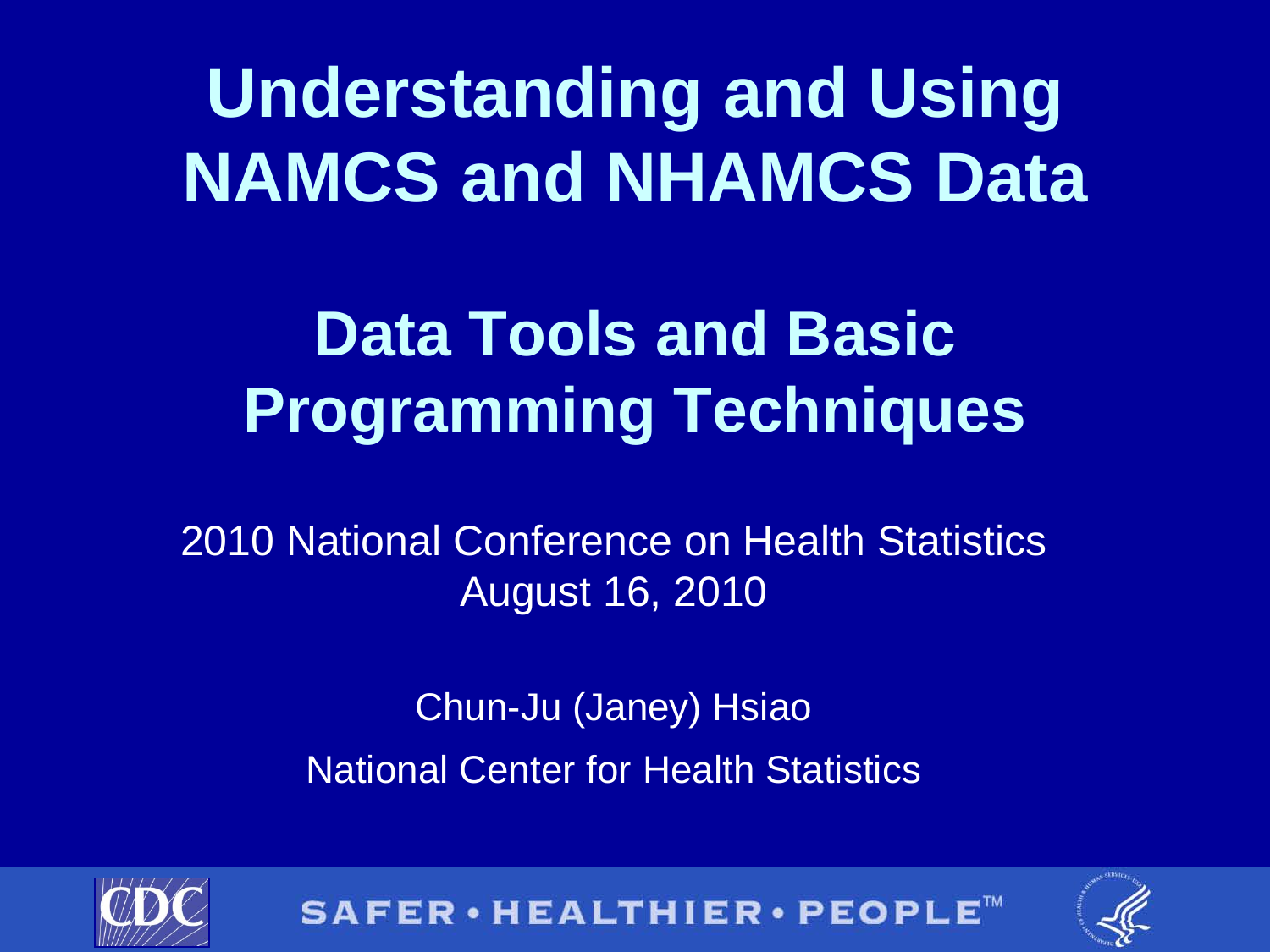# **Overview**

- Some important features of NAMCS & NHAMCS
- File structure
- Exercises using SAS Proc Surveyfreq/Proc Surveymeans and STATA
	- Downloading data & creating a SAS/STATA dataset
	- Weighted and unweighted frequencies with/without standard errors
	- Creating a new variable-Asthma
	- Visit rates for asthma-male/female
	- Total number of digestive write-in procedures
	- Time spent with physician
- Considerations
- **Summary**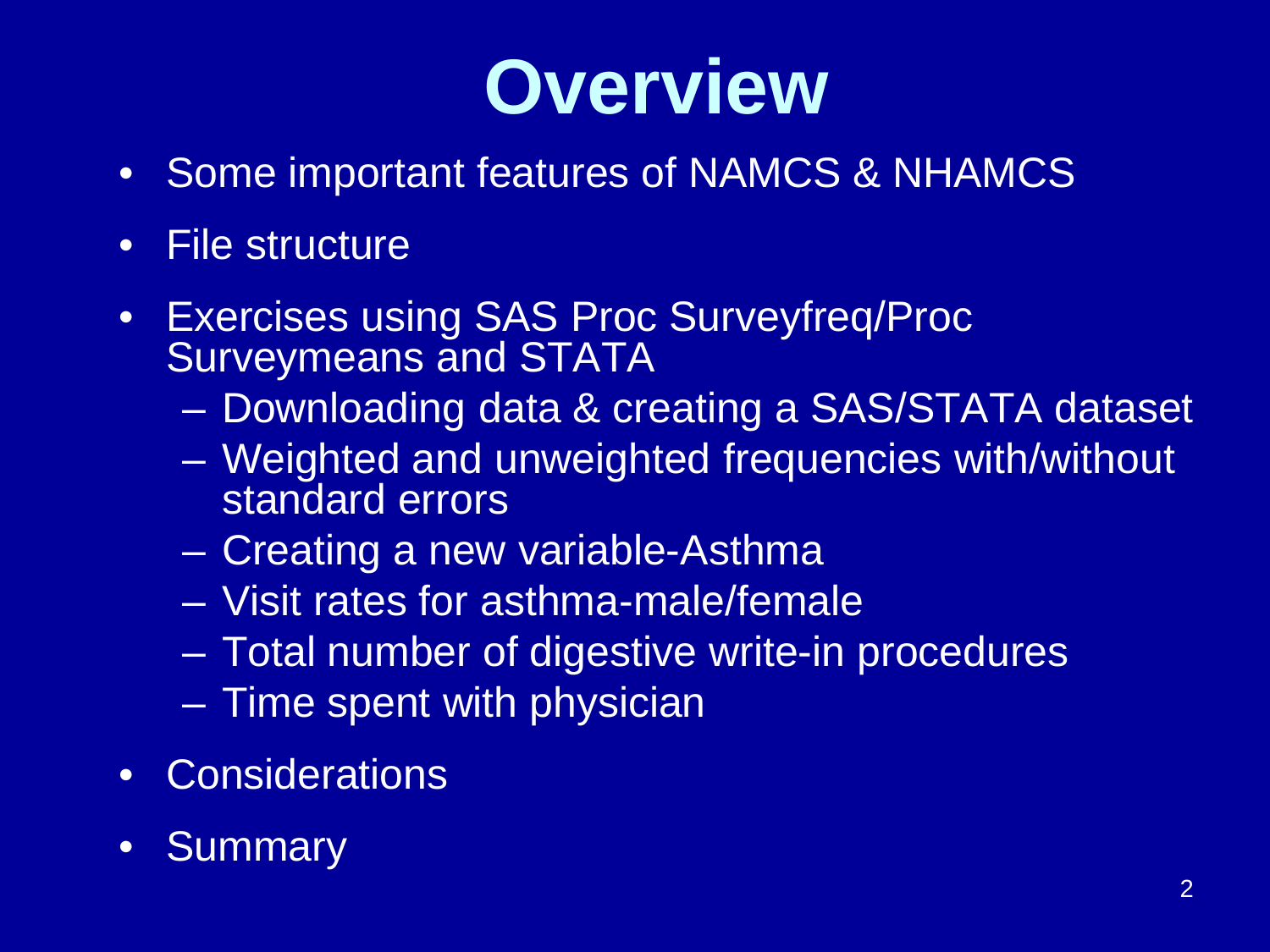### **Organizational Structure-NAMCS Data**

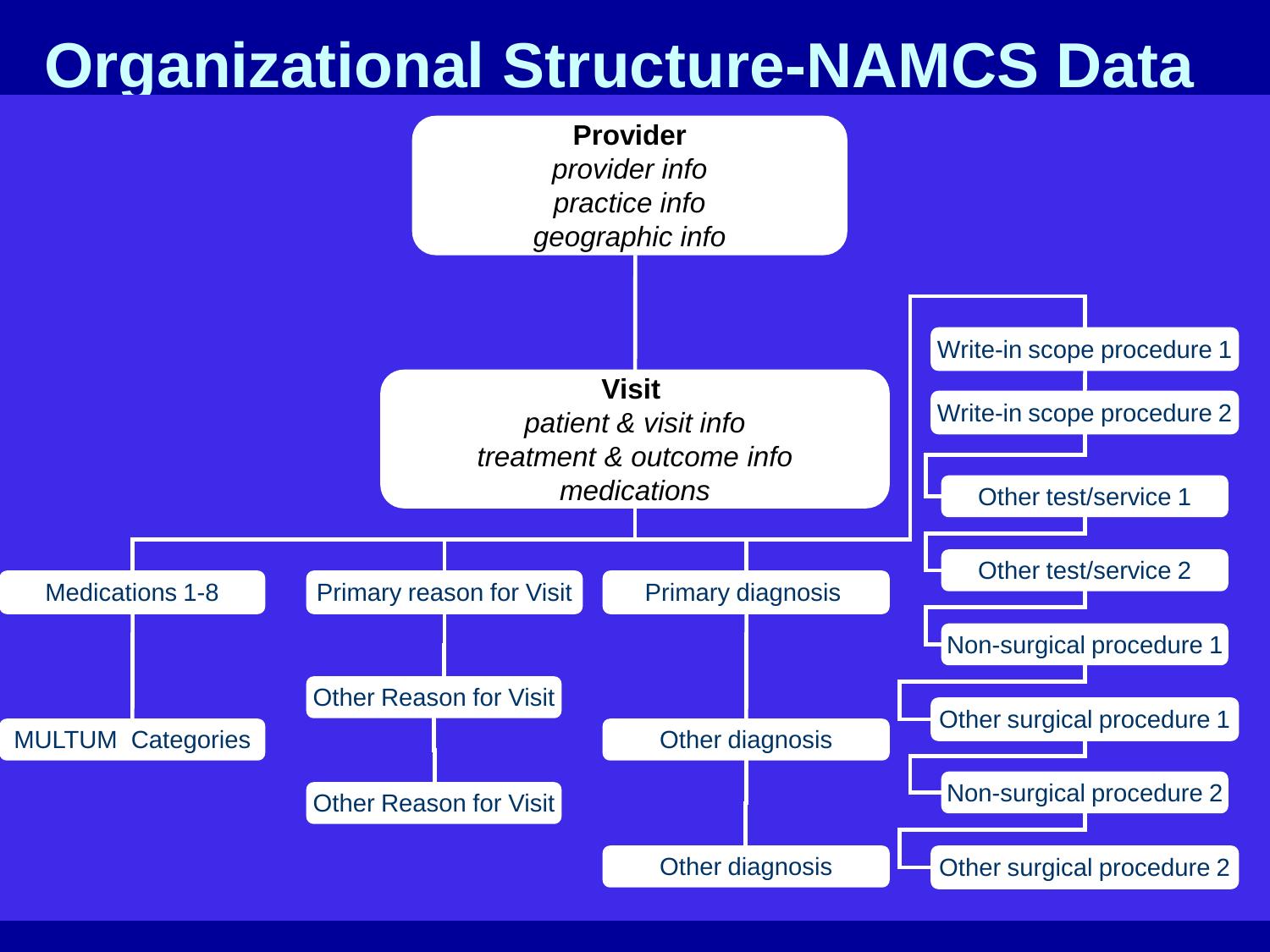# **Data Items**

- Patient characteristics
	- Age, sex, race, ethnicity
- Visit characteristics
	- Source of payment, continuity of care, reason for visit, diagnosis, treatment
- Provider characteristics – Physician specialty, hospital ownership
- MULTUM drug characteristics added in 2006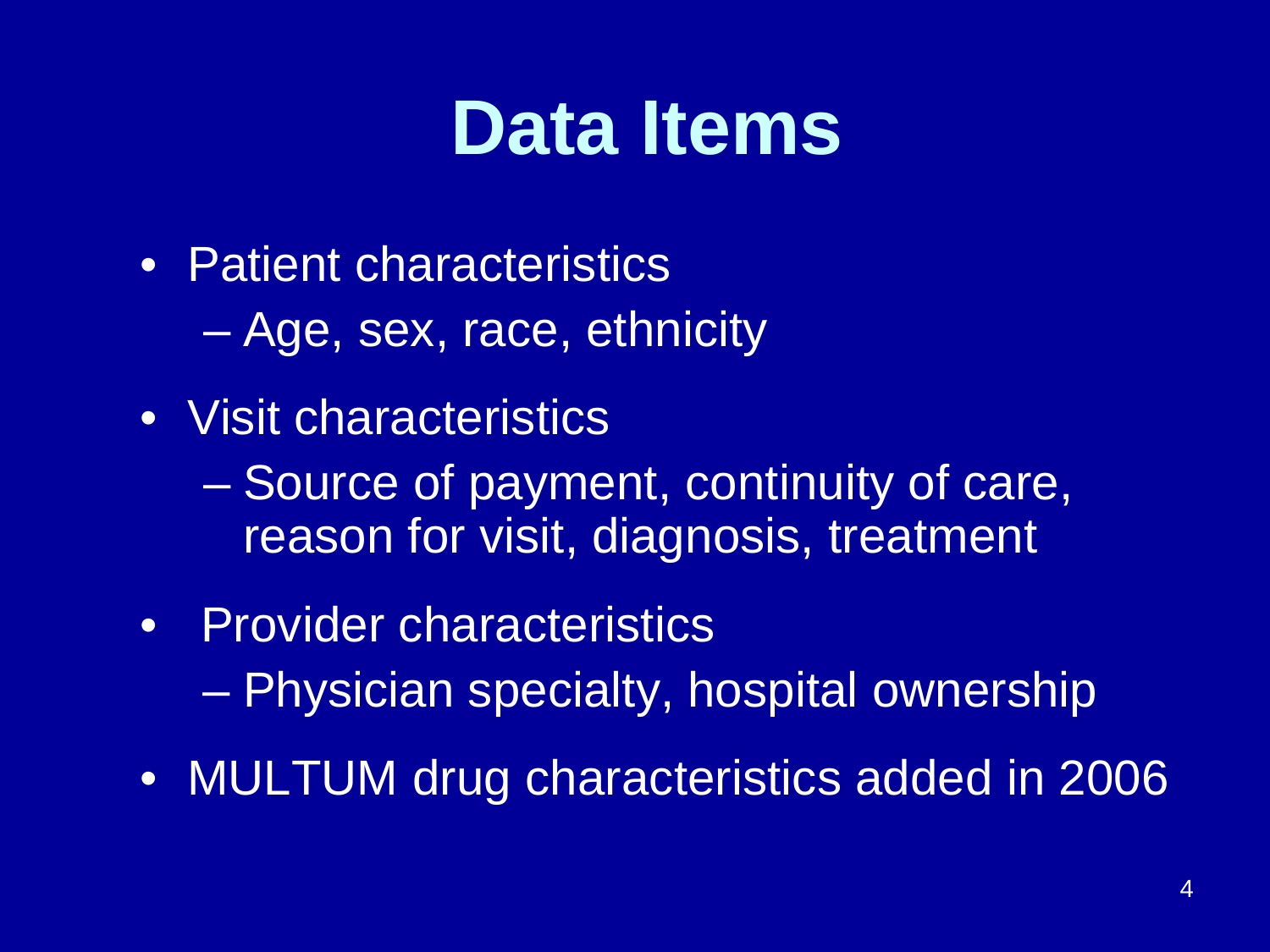# **Sample Weight**

- Each NAMCS record contains a single weight, which we call Patient Visit Weight.
	- Same is true for OPD records and ED records
- This weight is used for both visits and drug/procedure mentions.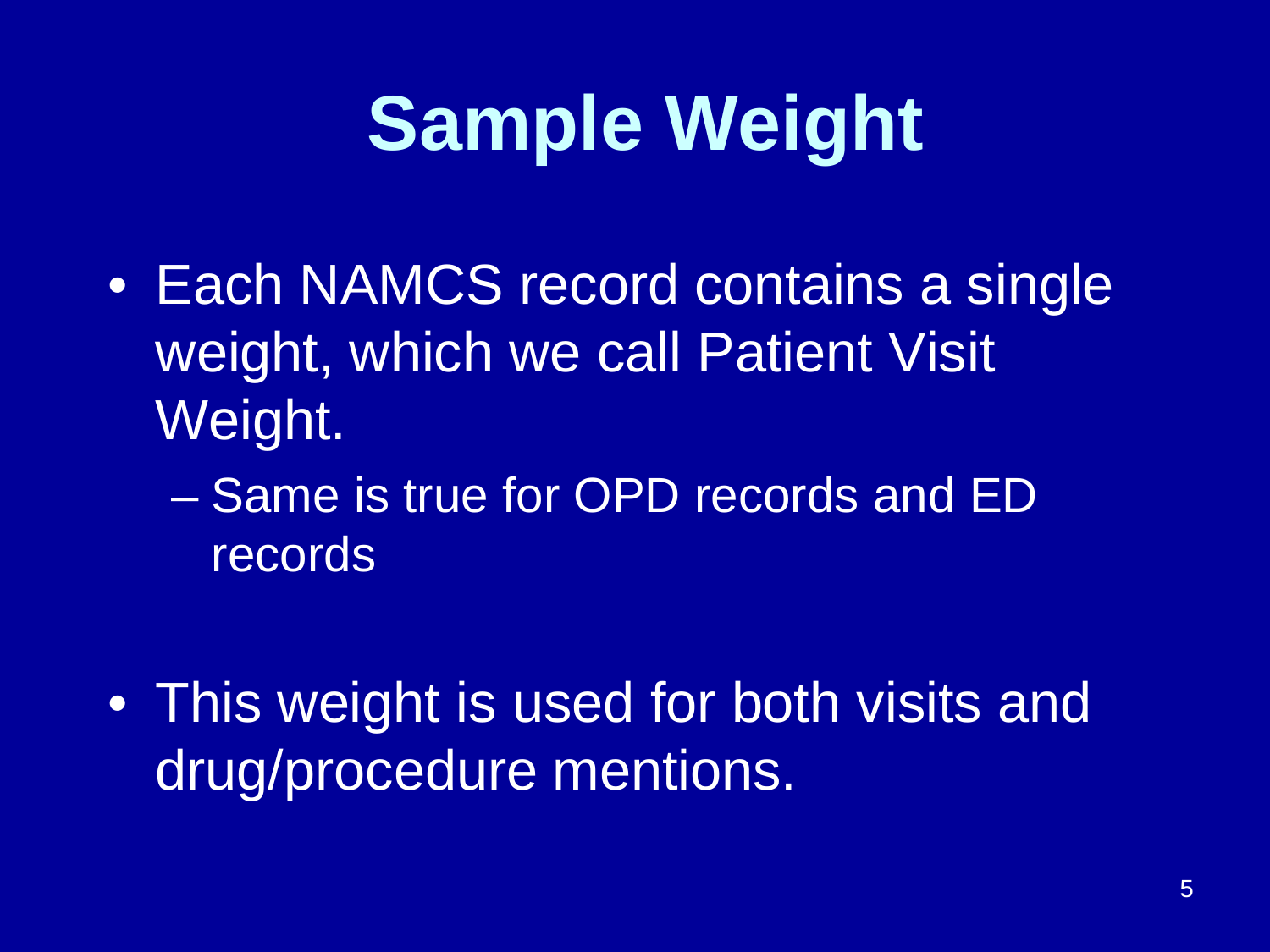### **2007 NCHS Coding Convention Changes**

- Starting in 2007, missing data have consistent negative codes
	- Blank= -9
	- Unknown/Don't know= -8
	- Not applicable= -7
- Prior to 2007, missing data had positive codes
	- Blank code varied
	- Unknown/Don't know code varied
	- Not applicable=8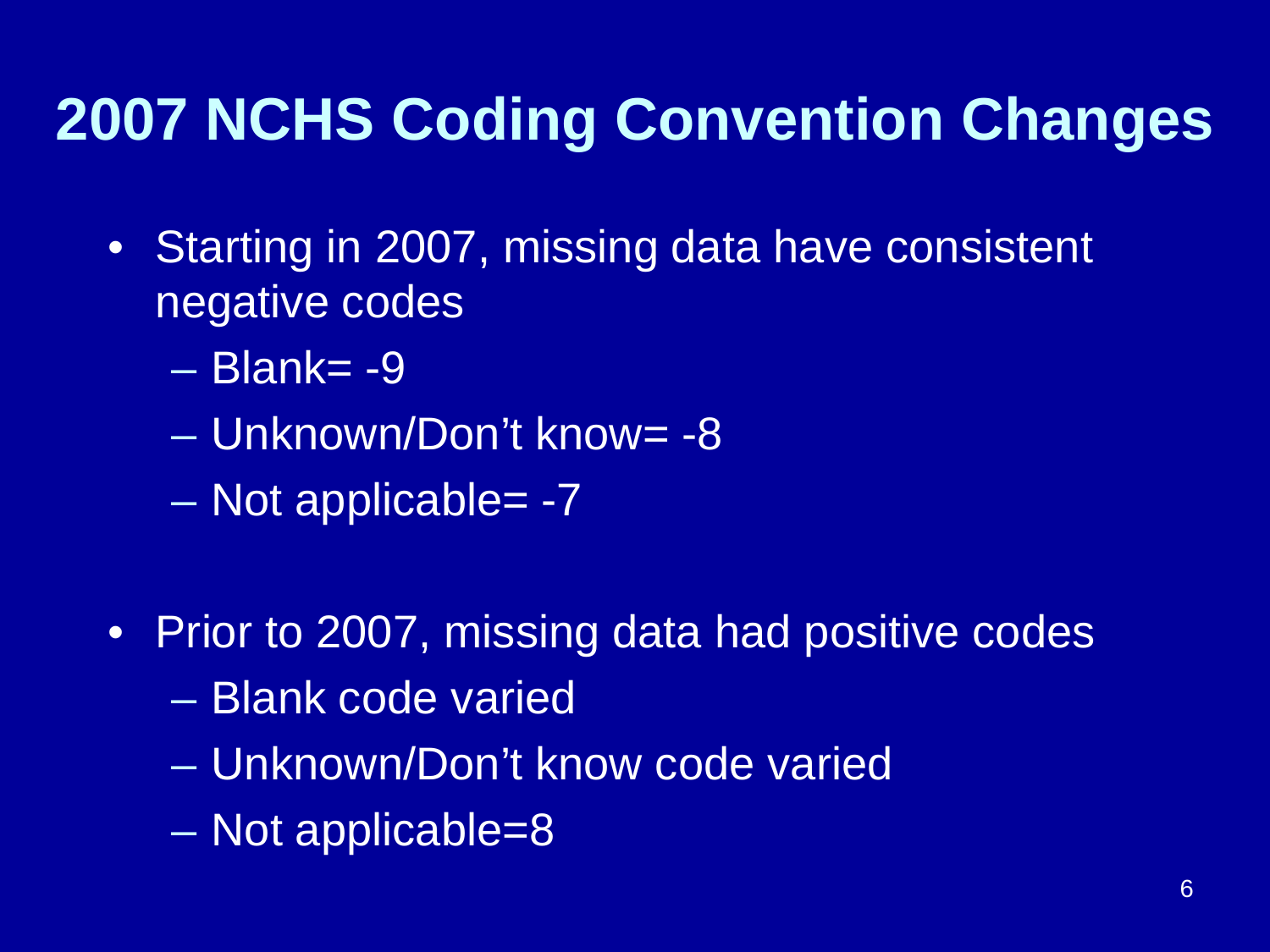### **Enhanced Public-Use Files**

- Download data and layout from website http://www.cdc.gov/nchs/ahcd/ahcd\_questionnai res.htm
	- Flat ASCII files for each setting and year: NAMCS: 1973-2007 NHAMCS: 1992-2007
	- SAS input statements, variable labels, value labels, and format assignments for 1993- 2007
	- SPSS syntax files for 2002-2006
	- STATA .do and .dct files for 2002-2006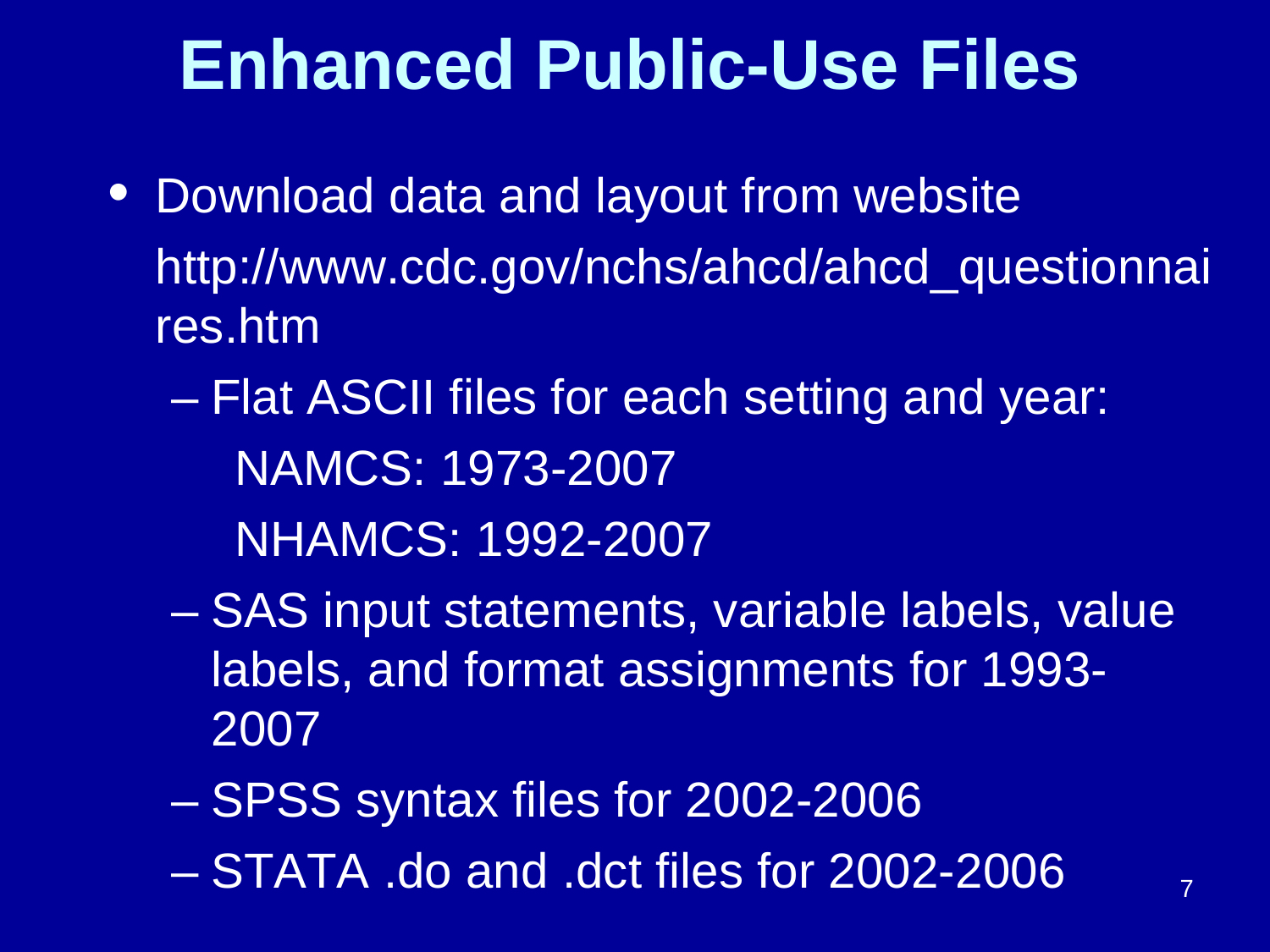### **Enhanced Public-Use Files (cont.)**

- New survey items and facility level data
- Sample design variables –In 2001 and prior years, masked variables for 3- or 4-stage sampling are available.
	- –In 2002, NAMCS & NHAMCS masked variables have been available for use in software using multi-stage and 1-stage sampling.
	- –Starting in 2003, we only released masked variables for use in software using 1-stage.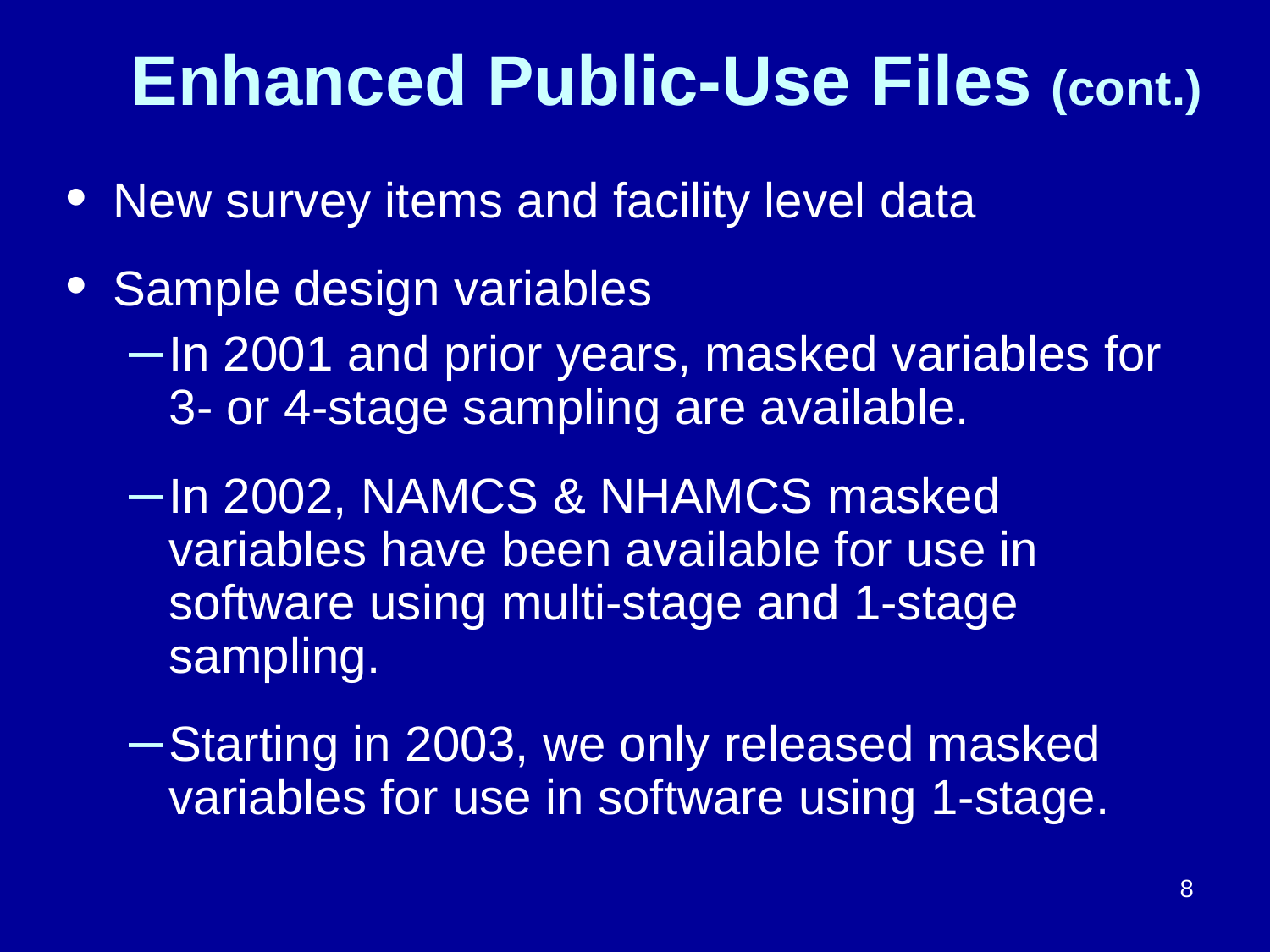### **Design Variables—Survey Years**

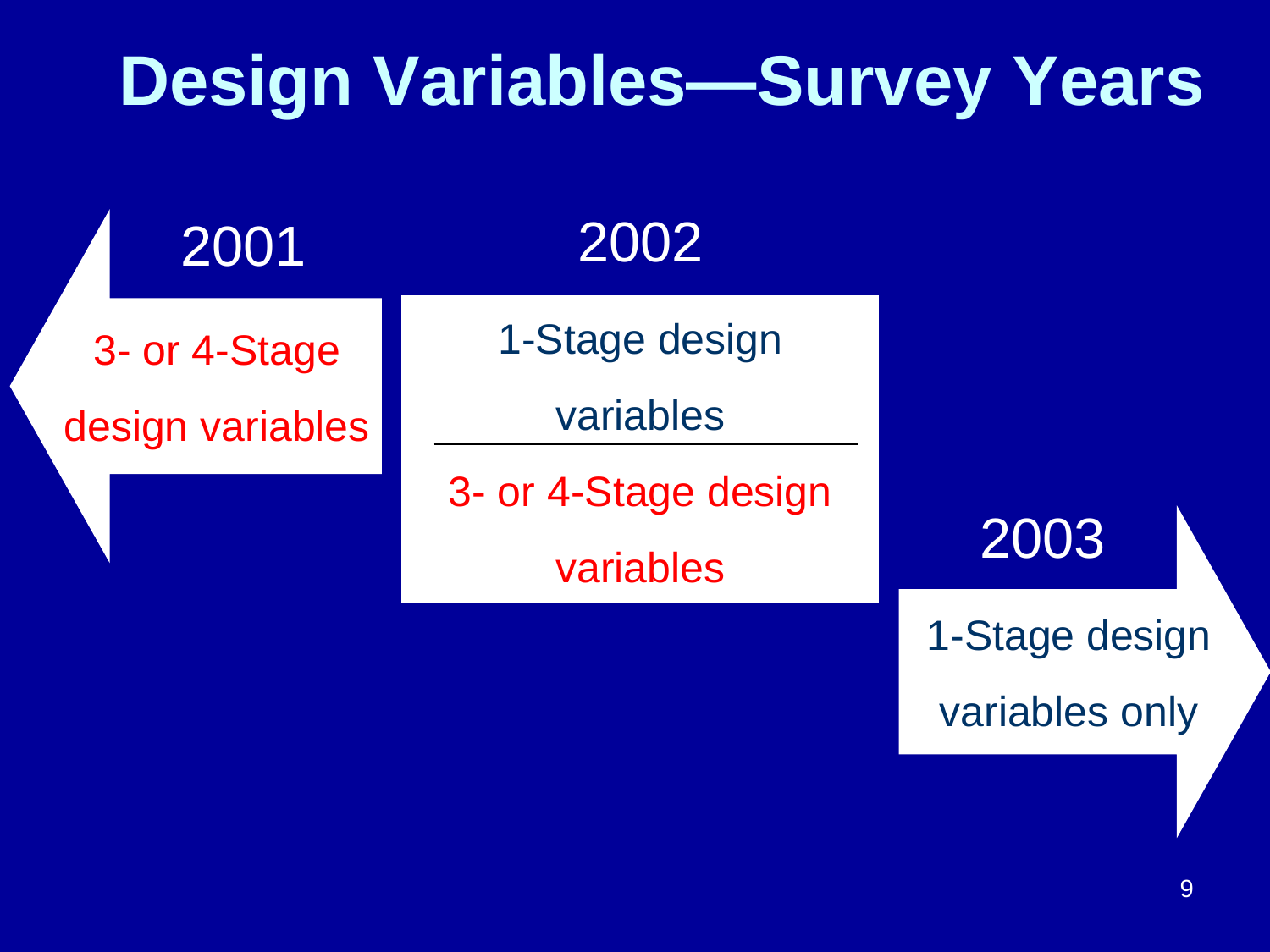# **Creating a Usable STATA Dataset**

- Three options:
	- 1) Use the self-extracting file in the STATA folder to open a complete dataset for the 2005-2006 NAMCS, NHAMCS-ED, & NHAMCS-OPD.
	- 2) Use the DO file (\*.do) and the dictionary file (\*.dct) along with the flat data file (\*.exe) to create a dataset.
	- 3) StatTransfer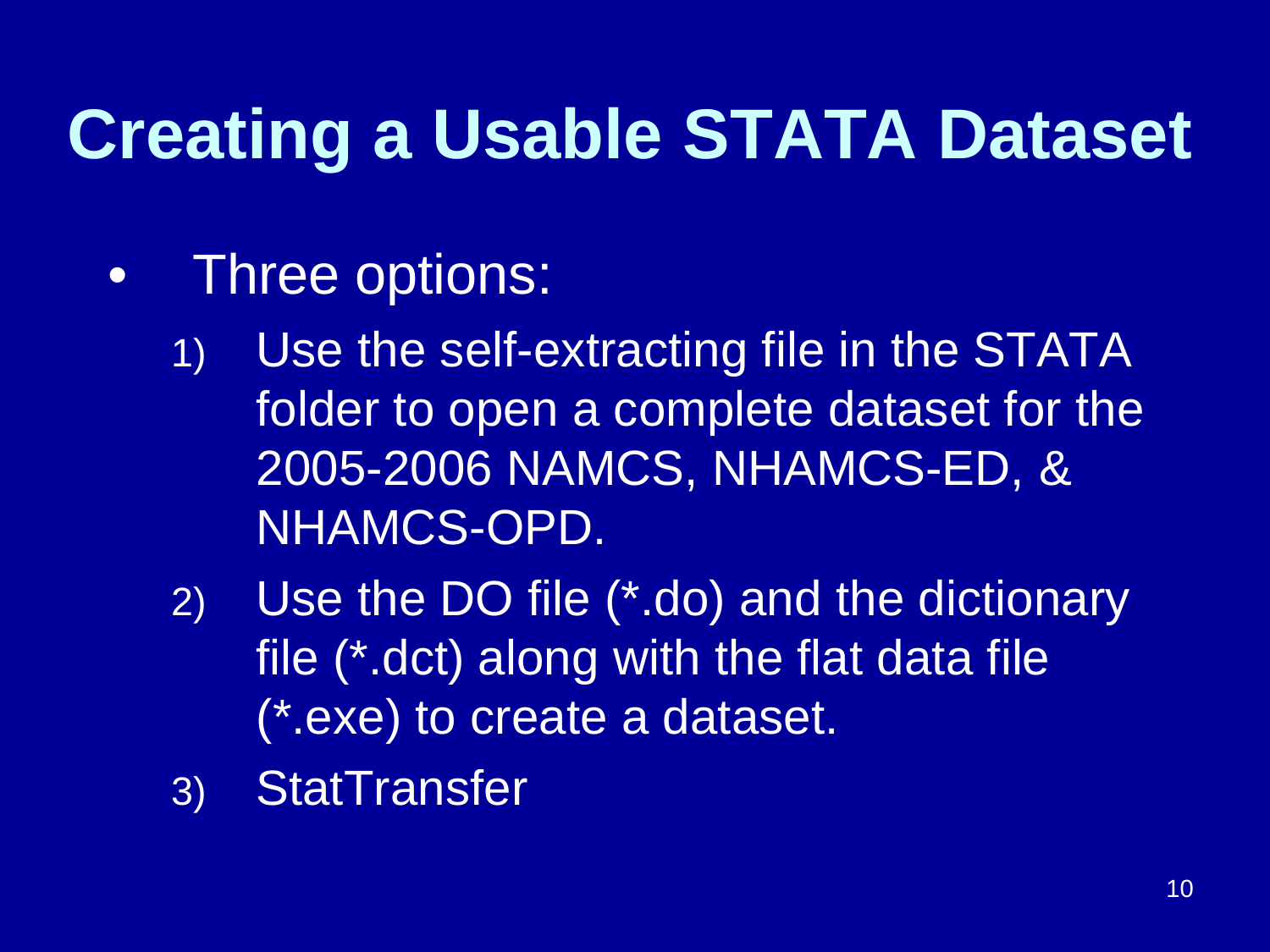### **Hands-on Exercises**

- Double-click: C:\AHDATA\SAS
- Open STATA
- In the command window type:
	- Set **mem 100m**
	- Set **matsize 500**
- Under the "File" icondouble-click **namcs07.dta**
- Under "New Do File Editor" double-click: **STATA 07exercises.do**

### **STATA Users SAS/SUDAAN Users**

- **Double-click:** C:\AHDATA\SAS
- **Double-click:** SAS07exercise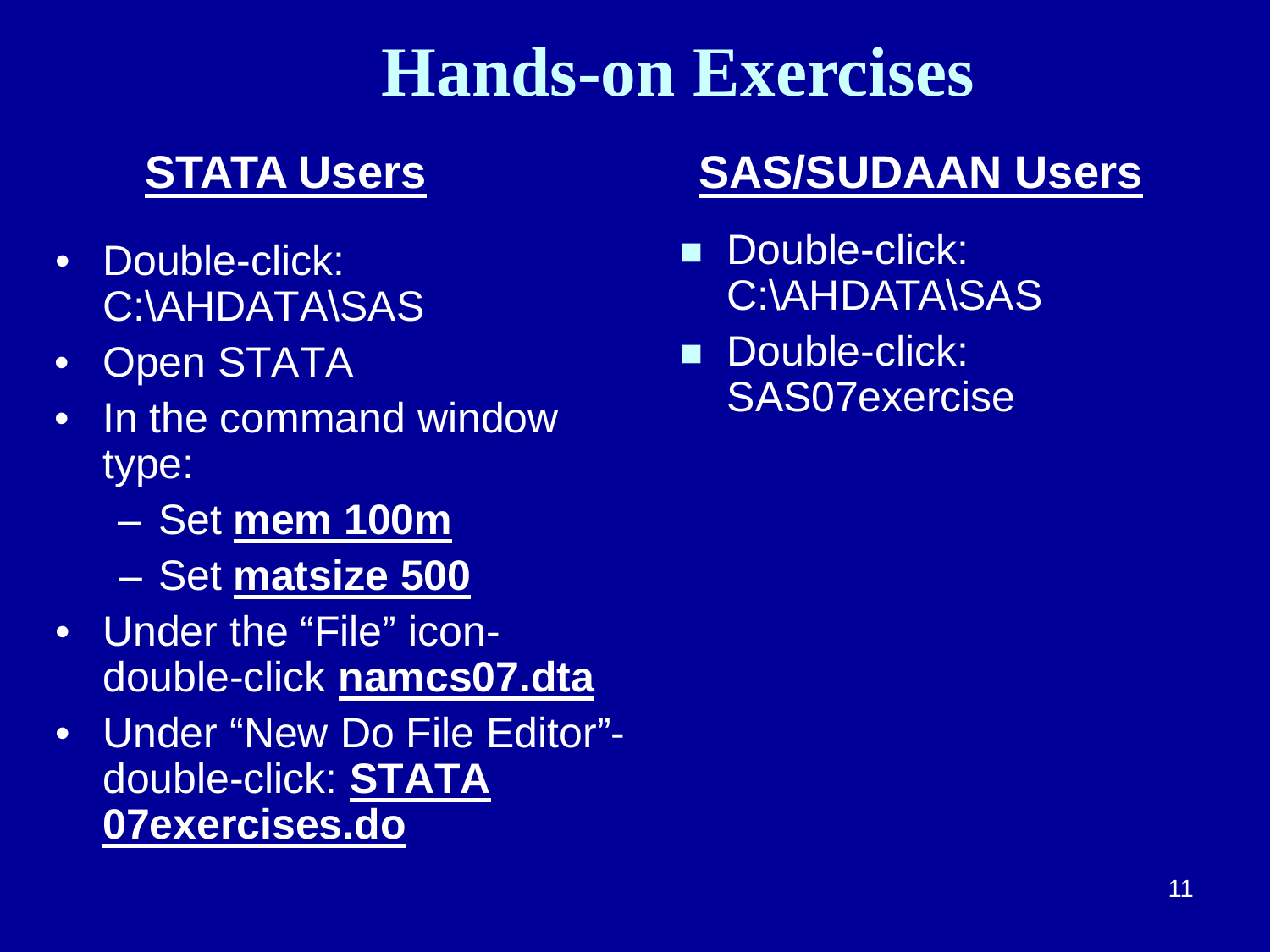### **Visit Rate Estimates**

### Female population=800 Calculation\* New variable

| Phycode | <b>Sex</b>                | Patwt      | $(Patwt/Pop)*100$ | <b>Sexwt</b>                    |  |
|---------|---------------------------|------------|-------------------|---------------------------------|--|
|         |                           |            |                   |                                 |  |
| 1401    |                           | 100        | $(100/800)*100$   | 12.5                            |  |
| 1820    | 1                         | 300        | $(300/800)*100$   | 37.5                            |  |
| 1001    | 1                         | 50         | $(50/800)*100$    | 6.25                            |  |
| 500     | 1                         | 120        | $(120/800)*100$   | 15                              |  |
|         | <b>Sample</b><br>$size=4$ | Visits=570 |                   | 71.25 visits per<br>100 persons |  |

\*Note: Rate=est/pop=Σ patwt/pop=1/pop\*Σ patwt.

12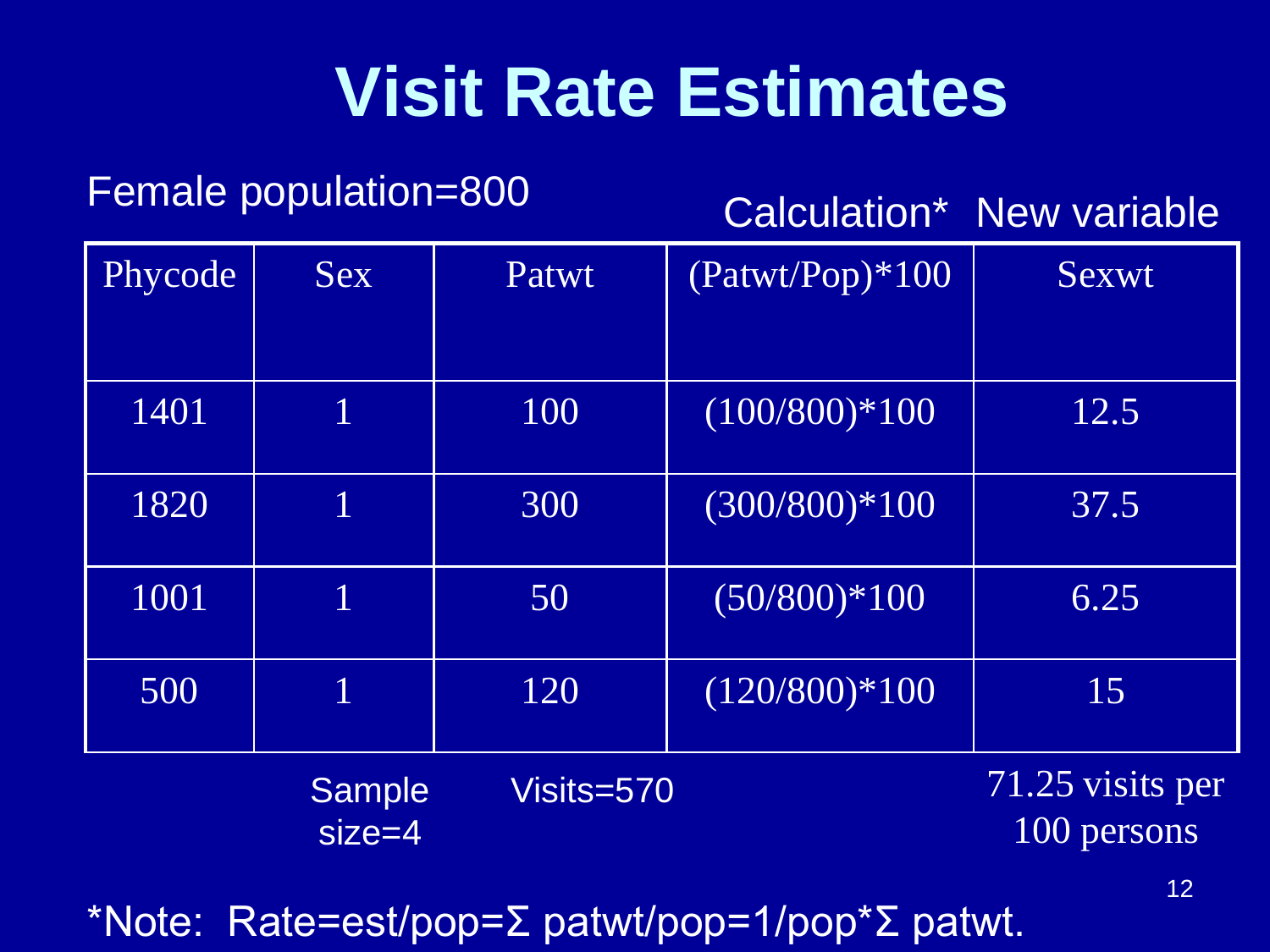### **Calculating Total Number of Write-in Procedures**

| Record         | Proc1 | Proc2 | Proc3 | Proc4 | Proc5 | Proc6 | Proc7 | Proc8 | Totproc        |
|----------------|-------|-------|-------|-------|-------|-------|-------|-------|----------------|
|                |       |       |       |       |       |       |       |       |                |
| $\mathbf 1$    | 1911  | 0000  | 0000  | 0000  | 0000  | 0000  | 0000  | 0000  | $\mathbf{1}$   |
| $\overline{2}$ | 2182  | 2186  | 0000  | 0000  | 0000  | 0000  | 0000  | 0000  | $\overline{2}$ |
| $\overline{3}$ | 5490  | 0000  | 0000  | 0000  | 0000  | 0000  | 0000  | 0000  | $\mathbf{1}$   |
| $\overline{4}$ | 0000  | 0000  | 0000  | 0000  | 0000  | 0000  | 0000  | 0000  | $\overline{0}$ |
| $\overline{5}$ | 8192  | 0000  | 0000  | 0000  | 0000  | 0000  | 0000  | 8200  | $\overline{2}$ |

### Note: 0000=No procedure recorded.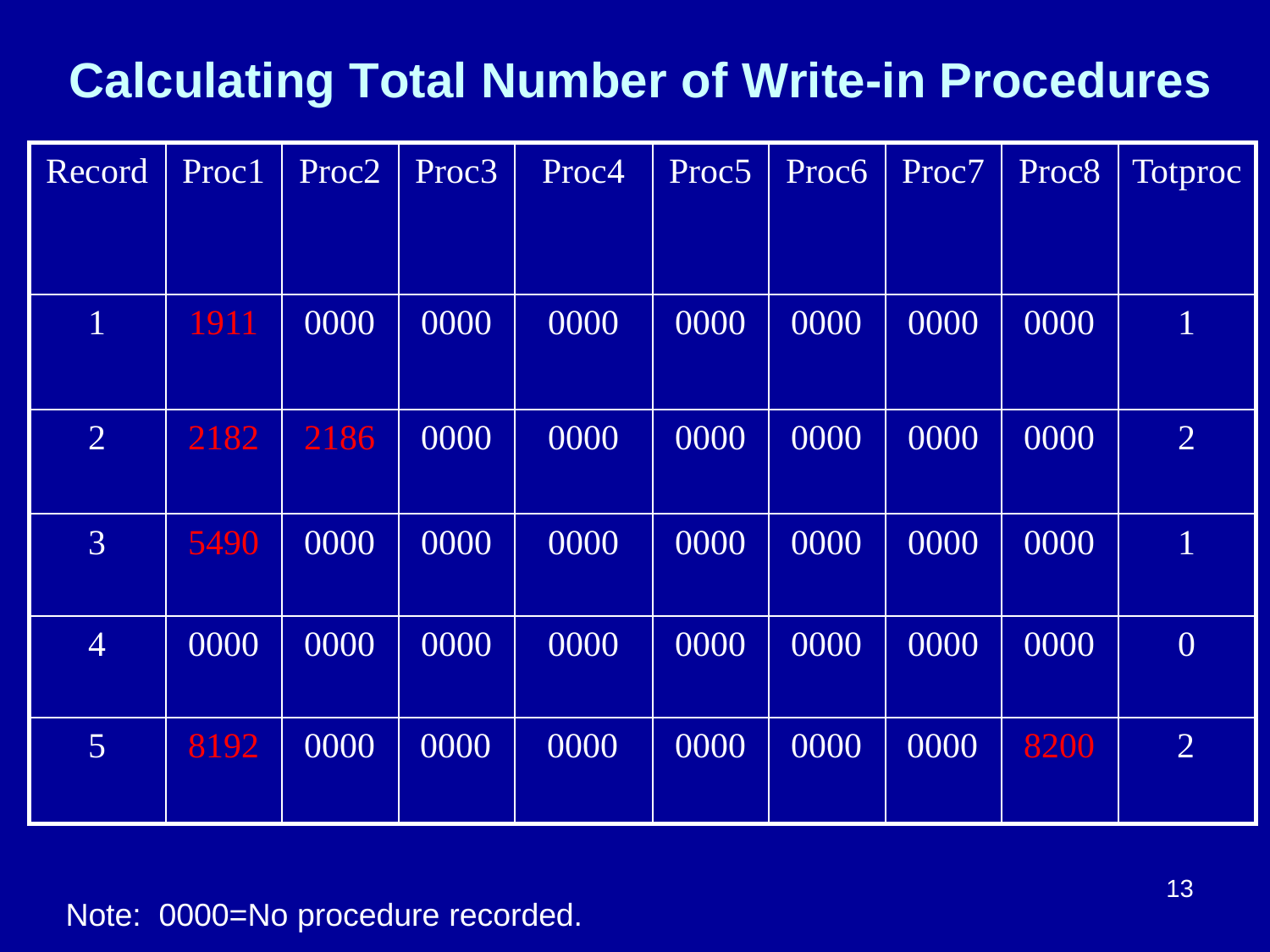# **Data Considerations**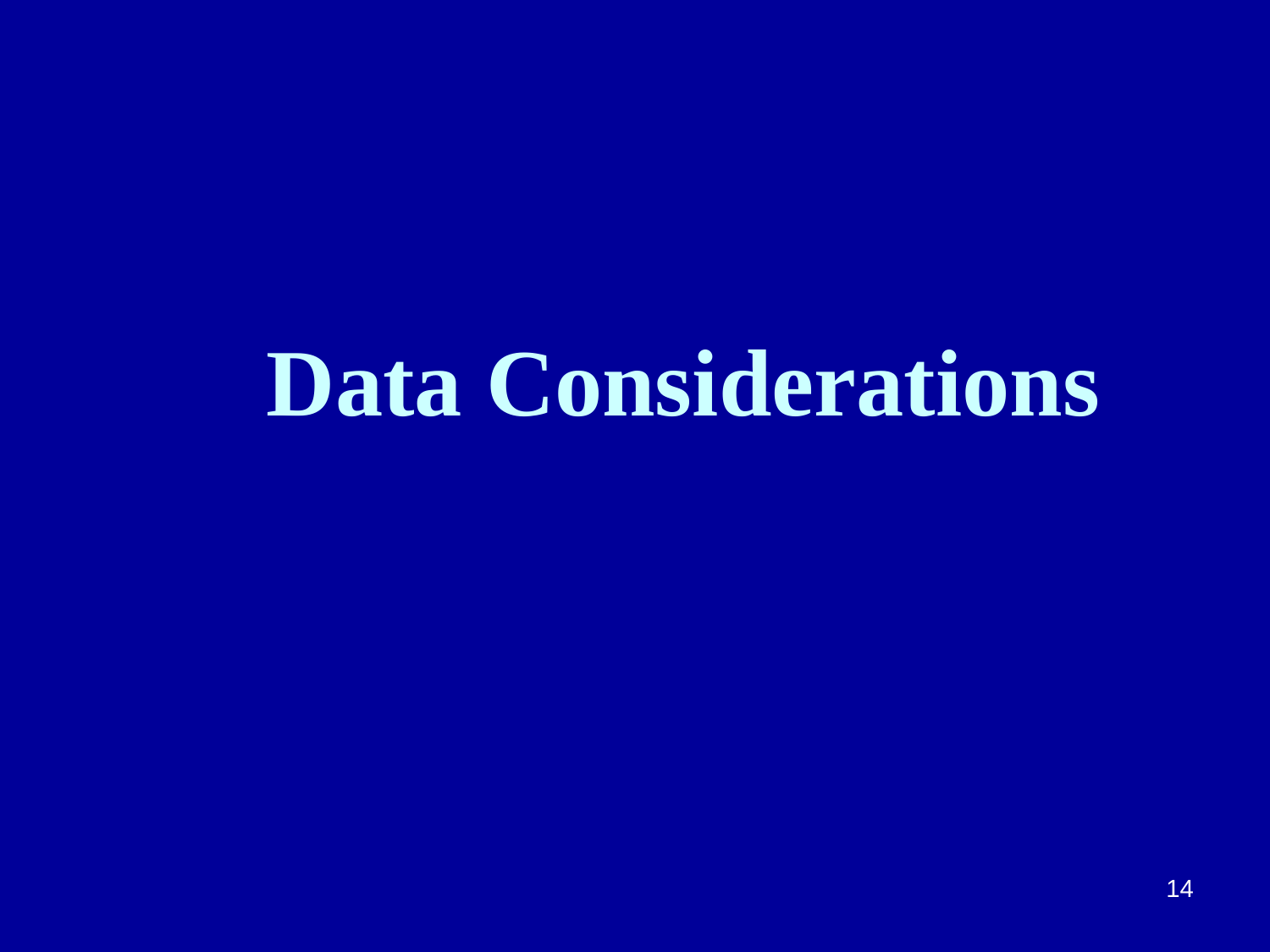# **NAMCS vs. NHAMCS**

- Consider what types of settings are best for a particular analysis
	- Persons of color are more likely to visit OPDs and EDs than physician offices
	- Persons in some age groups make disproportionately larger shares of visits to EDs than physician offices and OPDs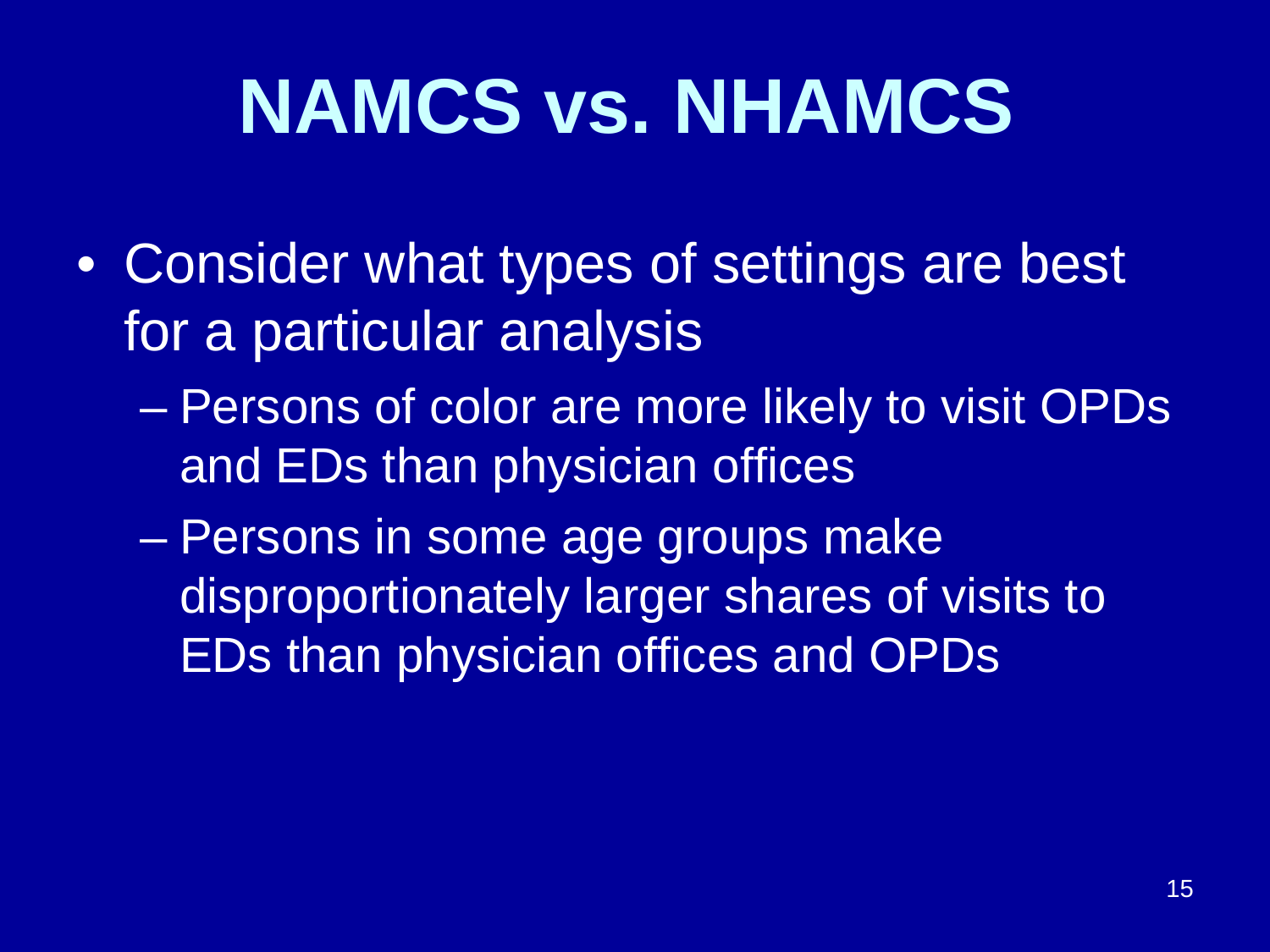## **Which Statistical Program?**

| Program      | <b>Categorical</b><br><b>Variables</b> | <b>Continuous</b><br><b>Variables</b> |
|--------------|----------------------------------------|---------------------------------------|
| <b>SAS</b>   | <b>PROC</b><br><b>SURVEYFREQ</b>       | <b>PROC</b><br><b>SURVEYMEANS</b>     |
| <b>STATA</b> | <b>SVY: TAB</b>                        | <b>SVY: MEAN</b>                      |
| SUDAAN       | <b>PROC CROSSTAB</b>                   | PROC DESCRIPT                         |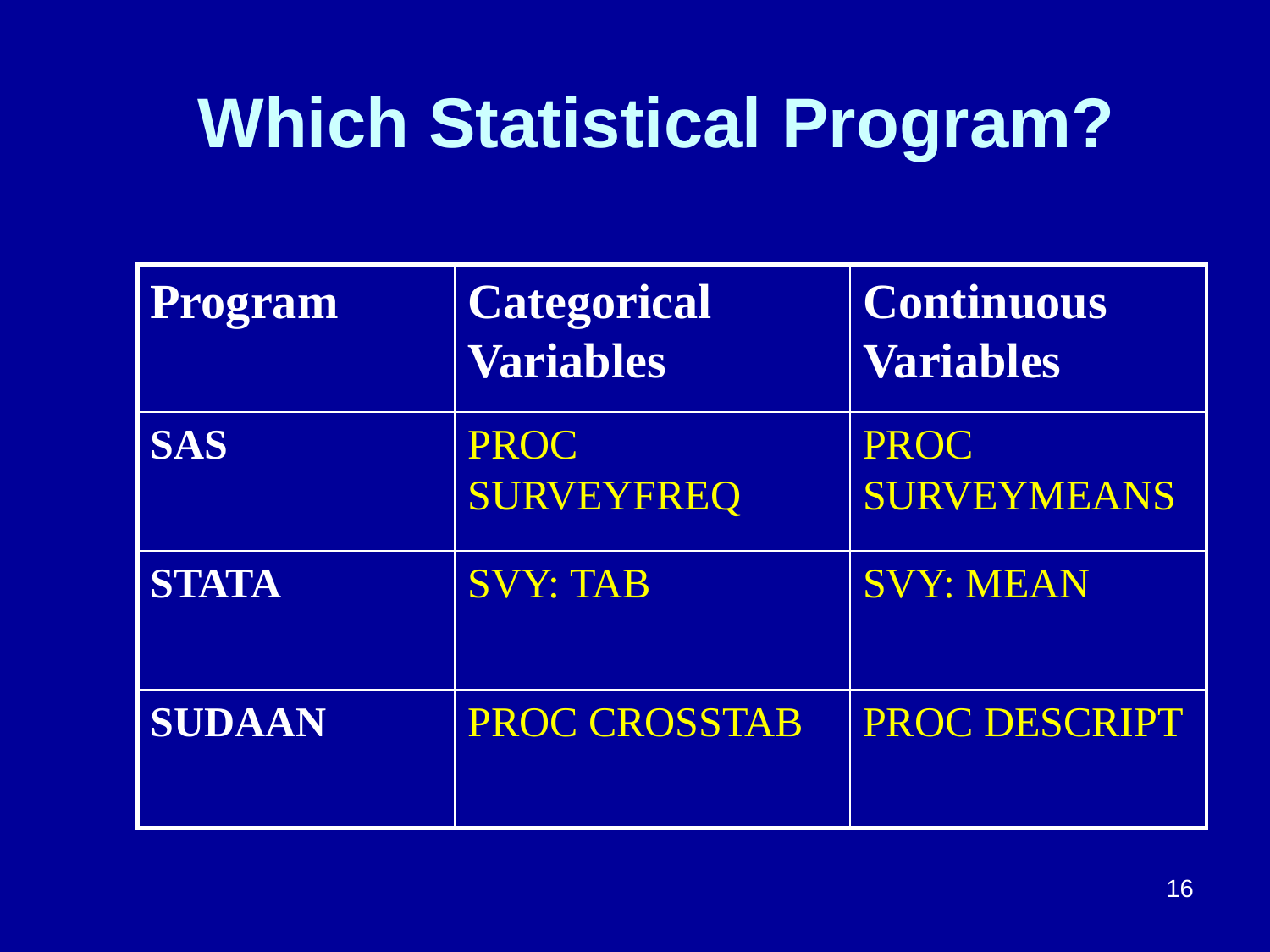### **How Good are the Estimates?**

- Depends … In general, OPD estimates tend to be somewhat less reliable than NAMCS and ED.
- Since 1999, our Advance Data Reports/National Health Statistics Reports include standard errors in every table so it is easy to compute confidence intervals around the estimates.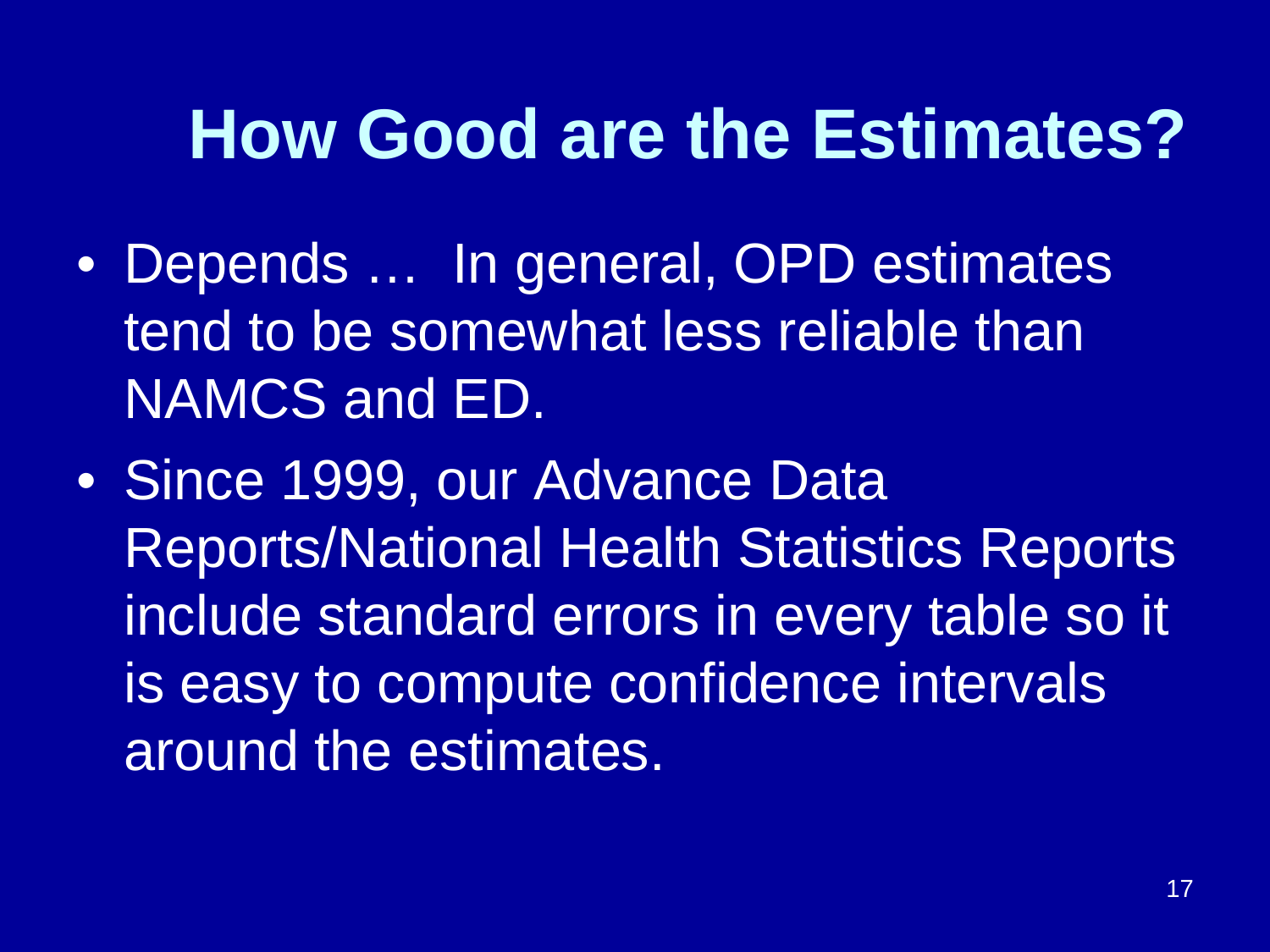## **Reliability Criteria**

• Estimates should be based on at least 30 sample records **AND**

• Estimates with a relative standard error (standard error divided by the estimate) greater than 30 percent are considered unreliable by NCHS standards.

• Both conditions should be met before considering estimates reliable.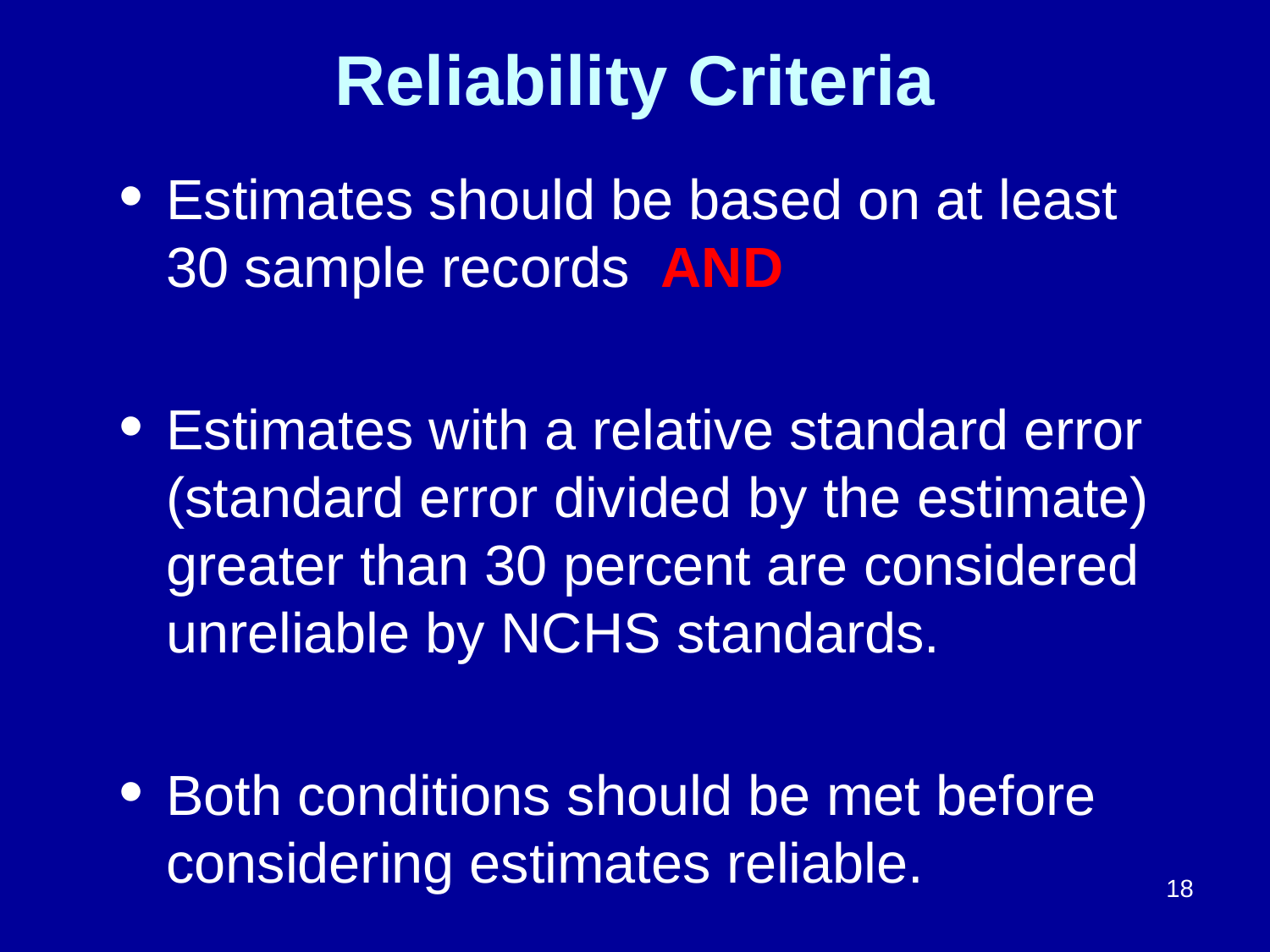### **Ways to Improve Reliability of Estimates**

• Combine NAMCS, ED and OPD data to produce ambulatory care visit estimates

• Combine multiple years of data

• Use multiple variables to define construct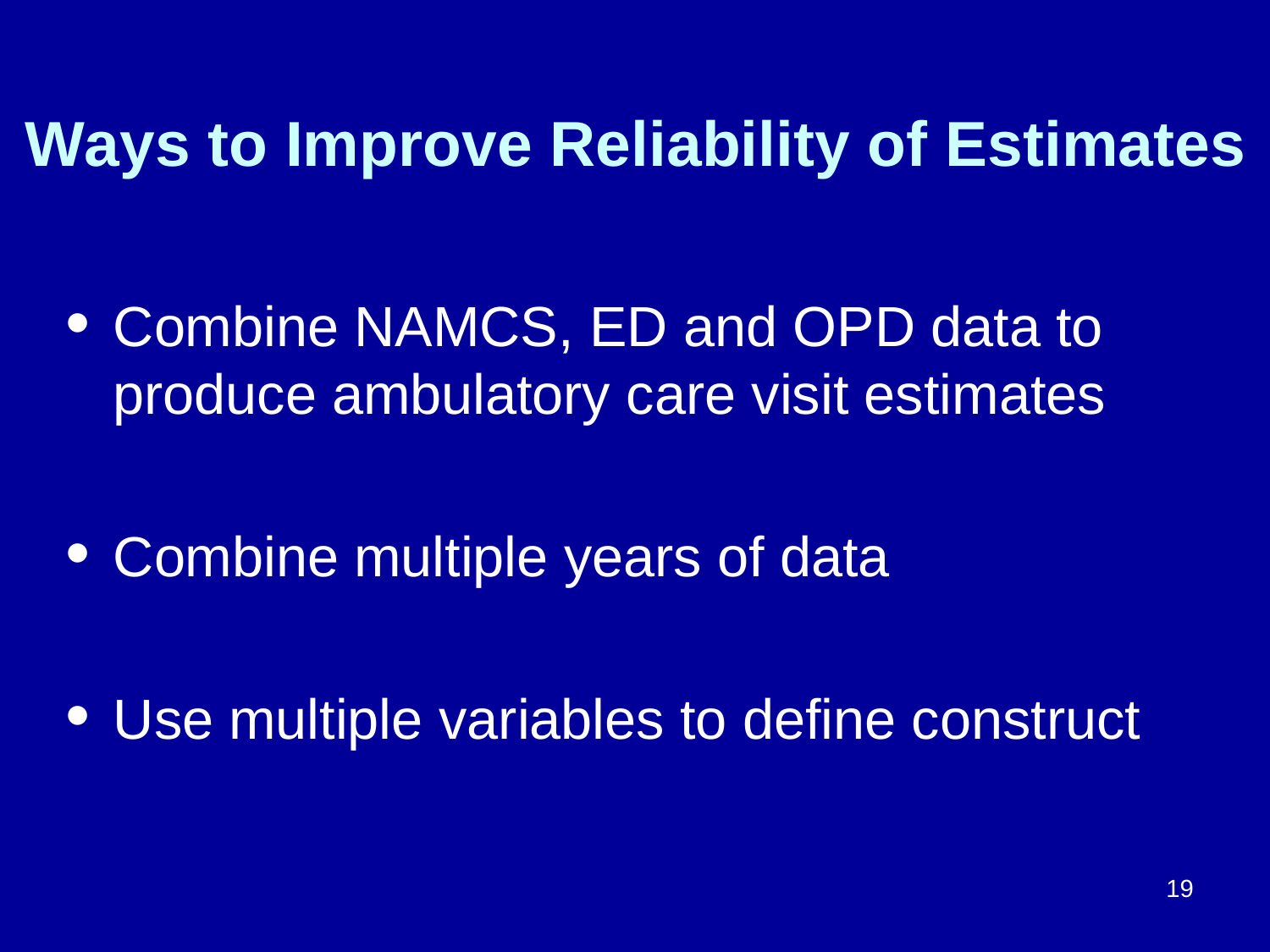**RSE Improves Incrementally with the Number of Years Combined**

- $RSE = SE/x$
- RSE for percent of visits by persons less than 21 years of age with diabetes
	- $\sqrt{4999}$  RSE = .08/.18 = .44 (44%)
	- $\sqrt{199881999 \text{ RSE}} = 0.06/0.18 = 0.33(33\%)$
	- $\checkmark$  1998, 1999, & 2000 RSE = .05/.21 = .24 (24%)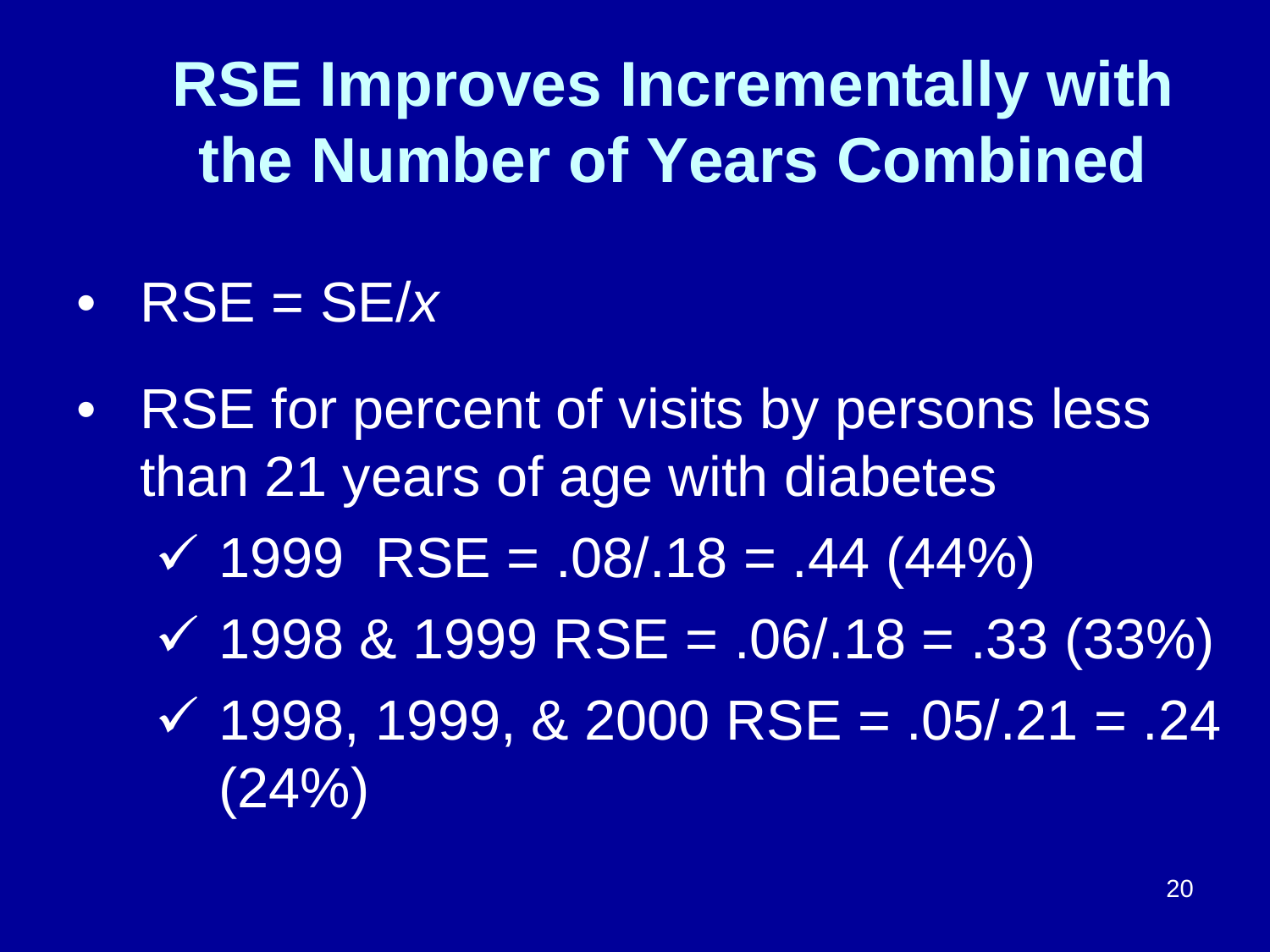# **Sampling Error**

- NAMCS and NHAMCS are not simple random samples
- Clustering effects: –Providers within PSUs –Visits within physician practice or hospital
- Must use generalized variance curve or special software (e.g., SUDAAN) to calculate SEs for all estimates, percents, and rates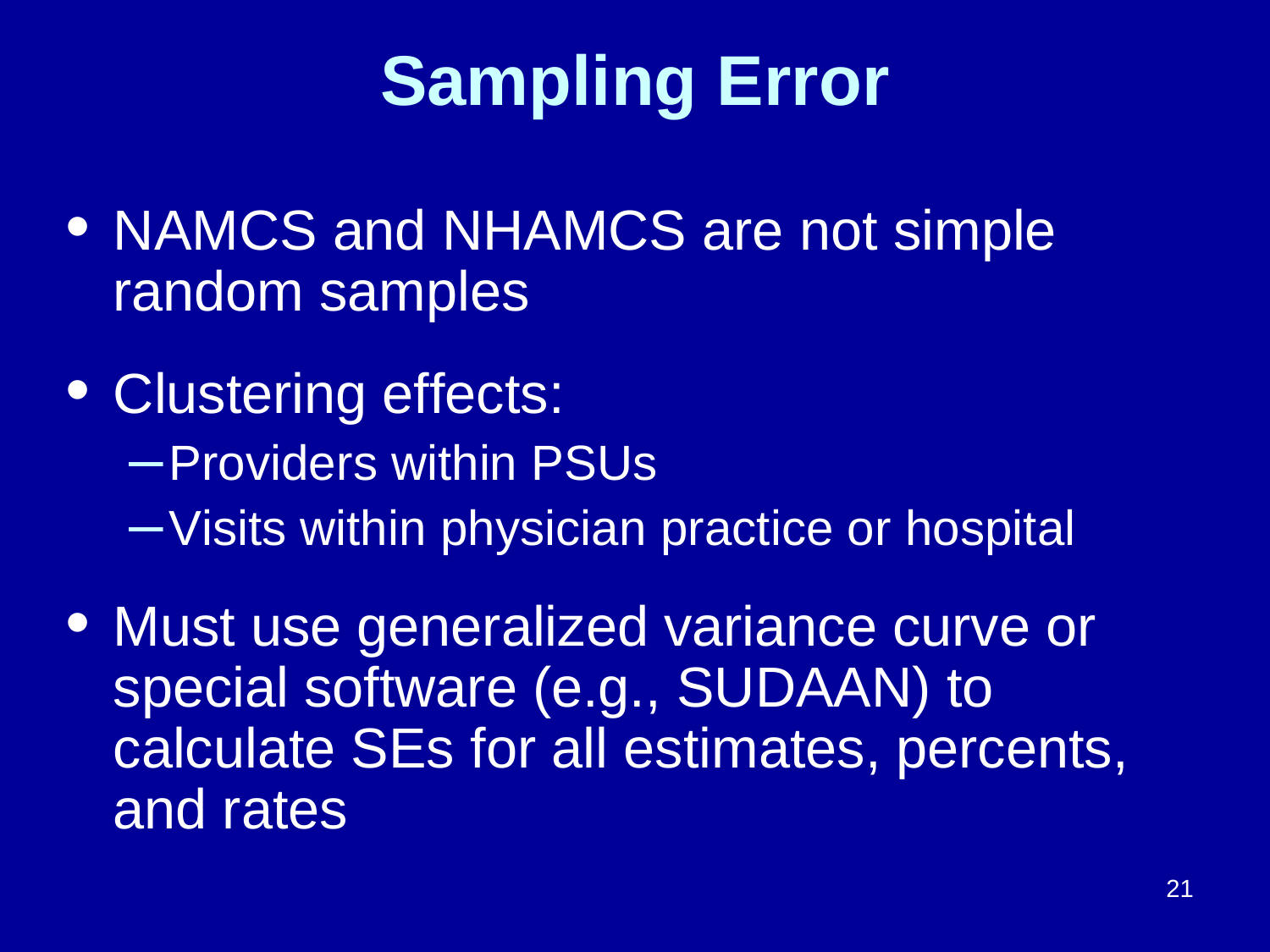# **Calculating Variance with NAMCS/NHAMCS Estimates**

- Old way (least accurate) = Generalized variance curves
- Better way (recommended) = Masked design variables
	- Multiple sampling stages for years
	- Single stage of sampling or ultimate cluster design
- Most accurate way (expensive) = Actual design variables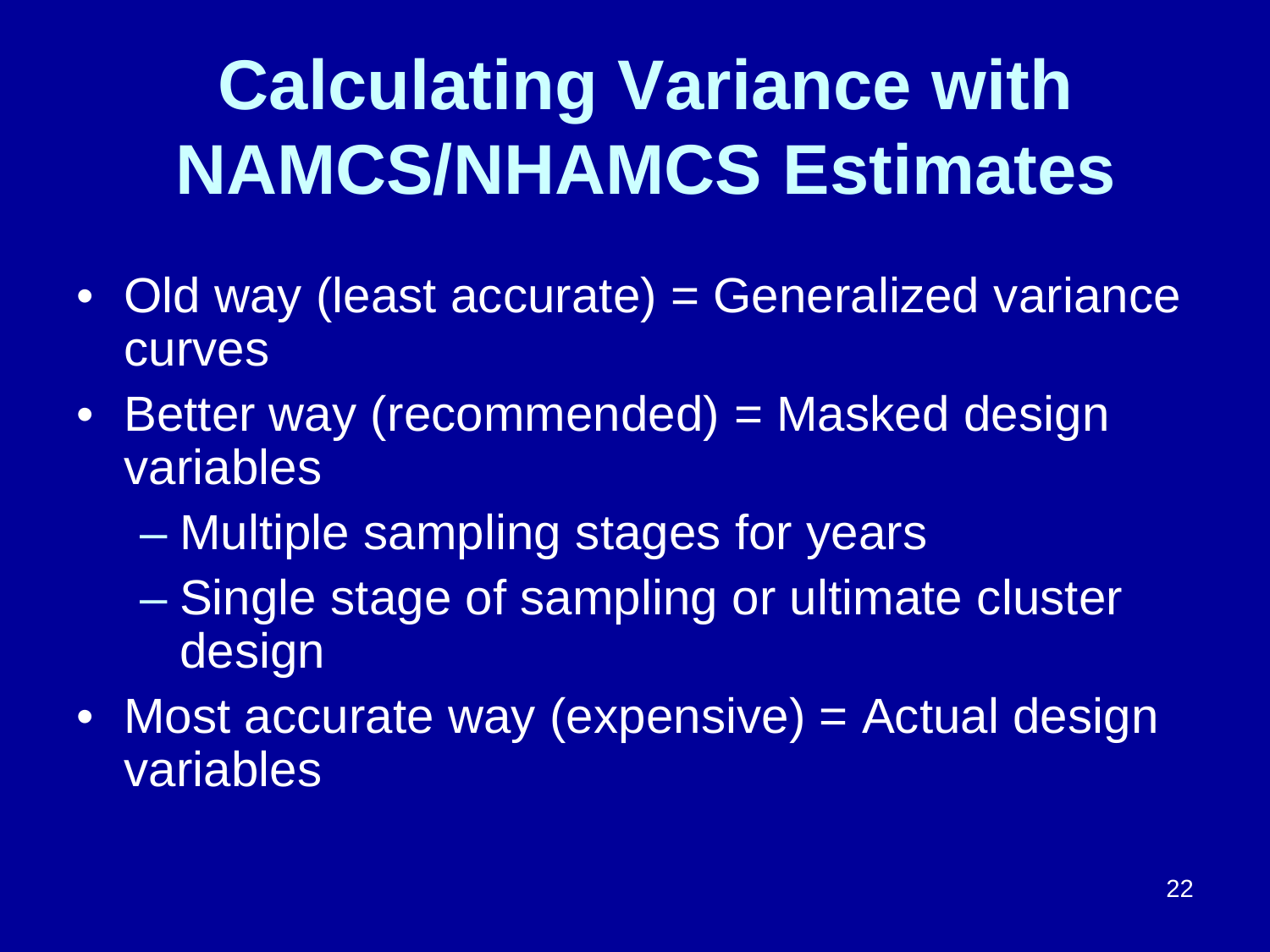### **Comparisons of Relative Standard Errors (RSEs) for Patient Race**



Variances for clustered items (like race, diagnosis, type of provider) are predicted less accurately using the GVC. If you use the GVC, use  $p = .01$ , not  $.05$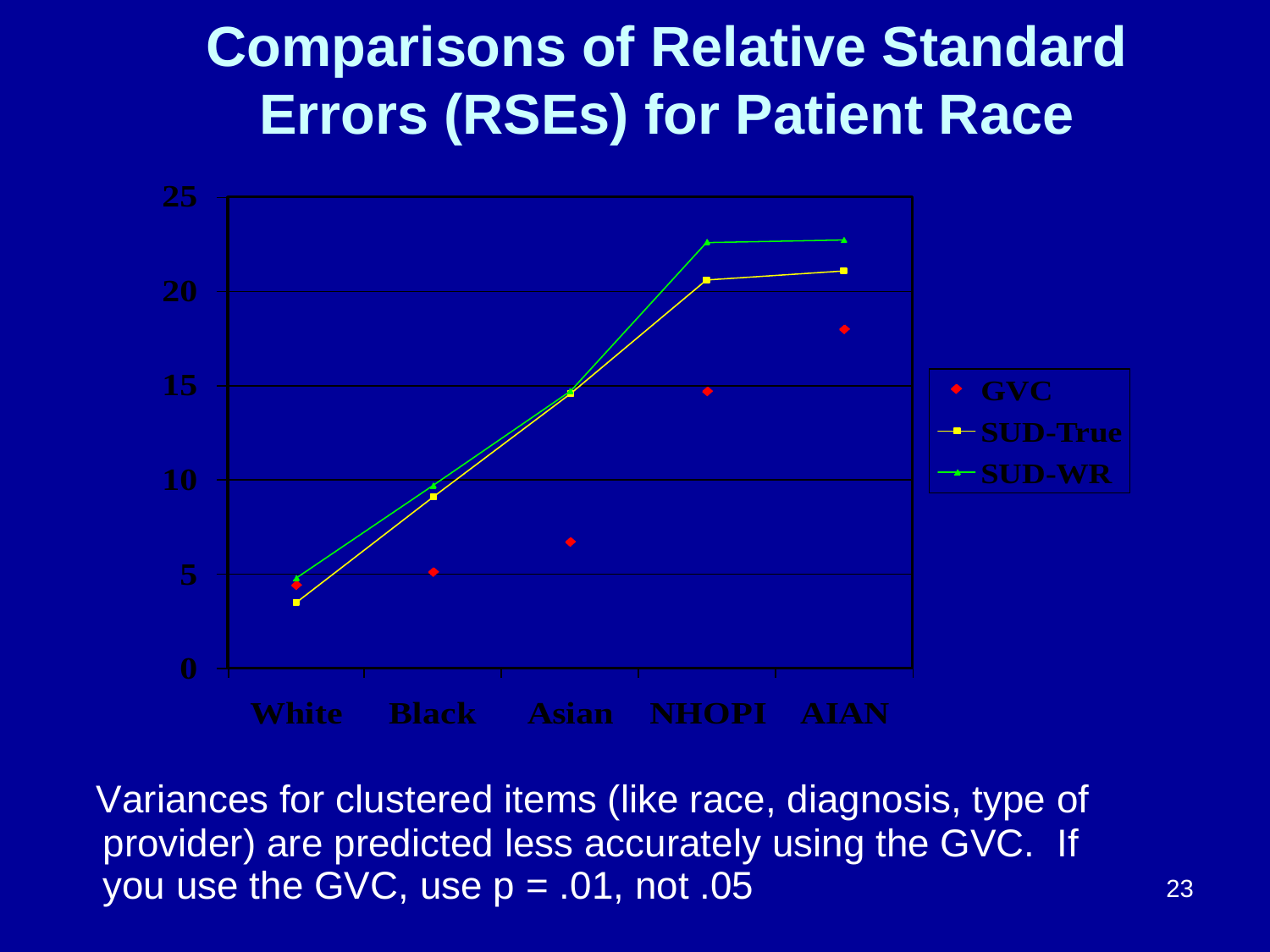### **Comparison of SEs Produced Using GVC, SUDAAN-True, and SUDAAN WR**

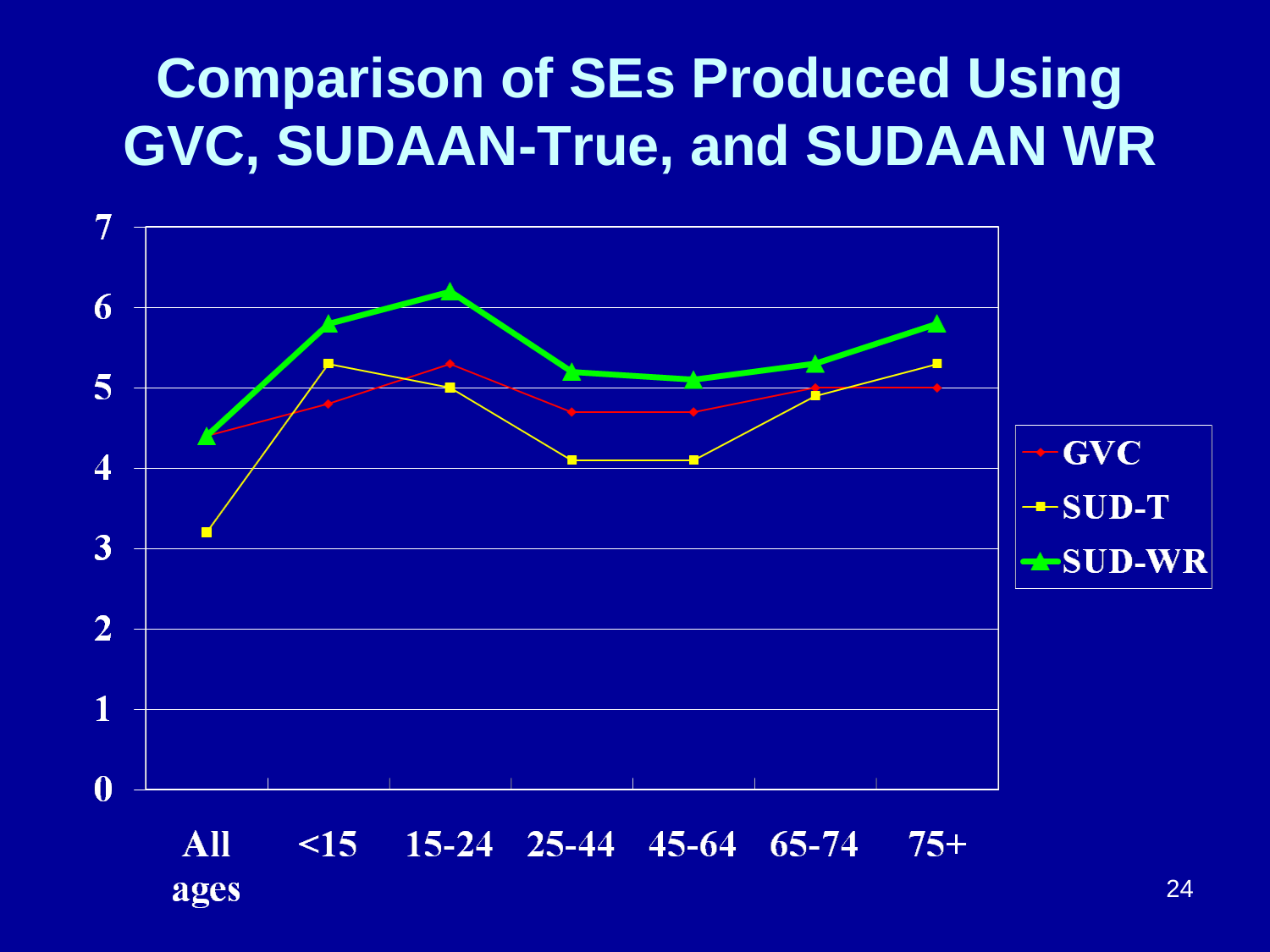# **Some User Considerations**

- NAMCS/NHAMCS sample visits, not patients
- No estimates of incidence or prevalence
- No state-level estimates
- May capture different types of care for solo vs. group practice physicians
- Data are only as good as what is documented in the medical record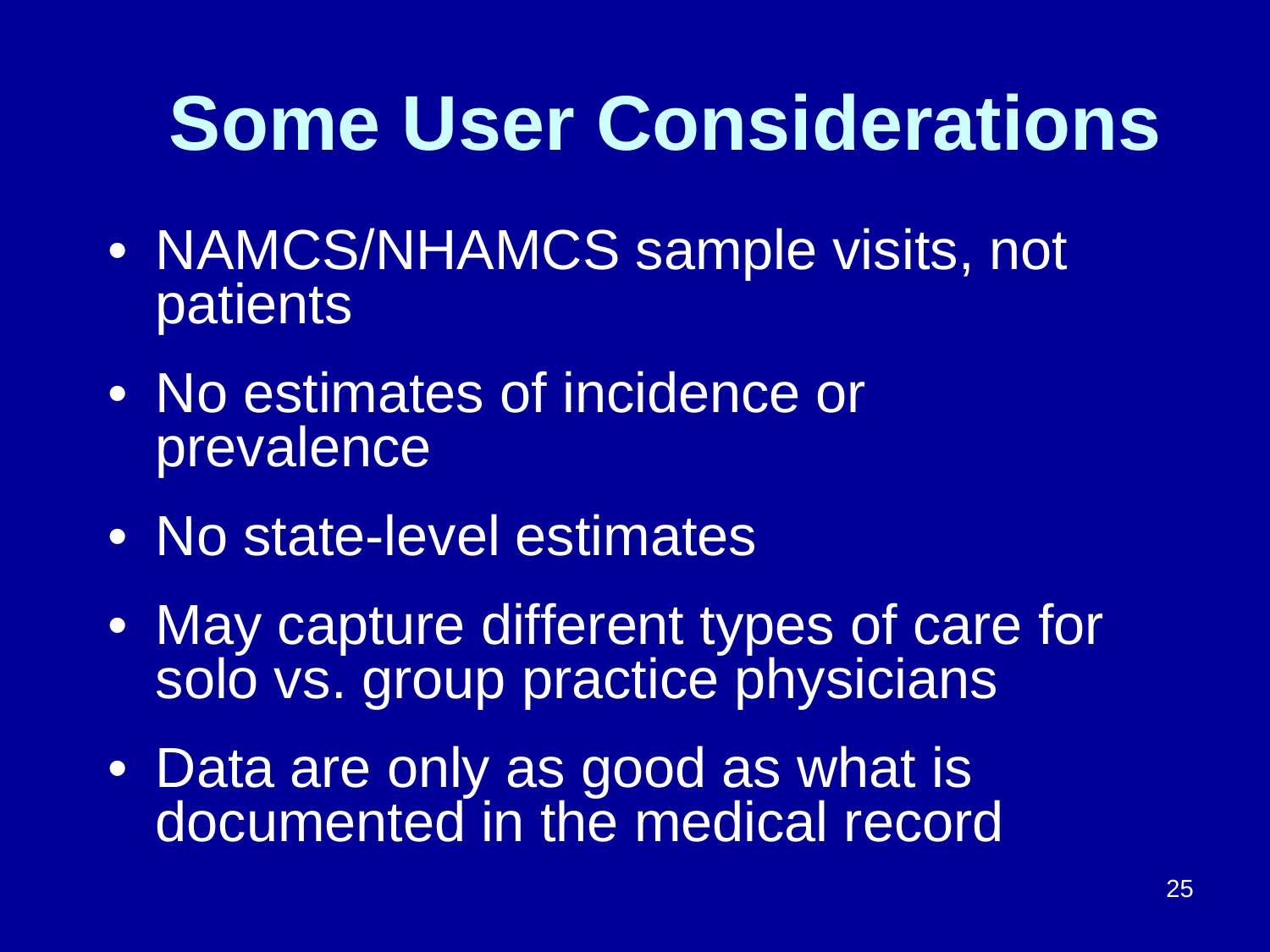### **Some User Considerations** (cont.)

- High percentage of missing on some data items
	- 2007 NAMCS
		- Ethnicity (34.7%) –Imputed and unimputed data
		- Race (31.5%) –Imputed and unimputed data
		- Time spent with provider (26.2%)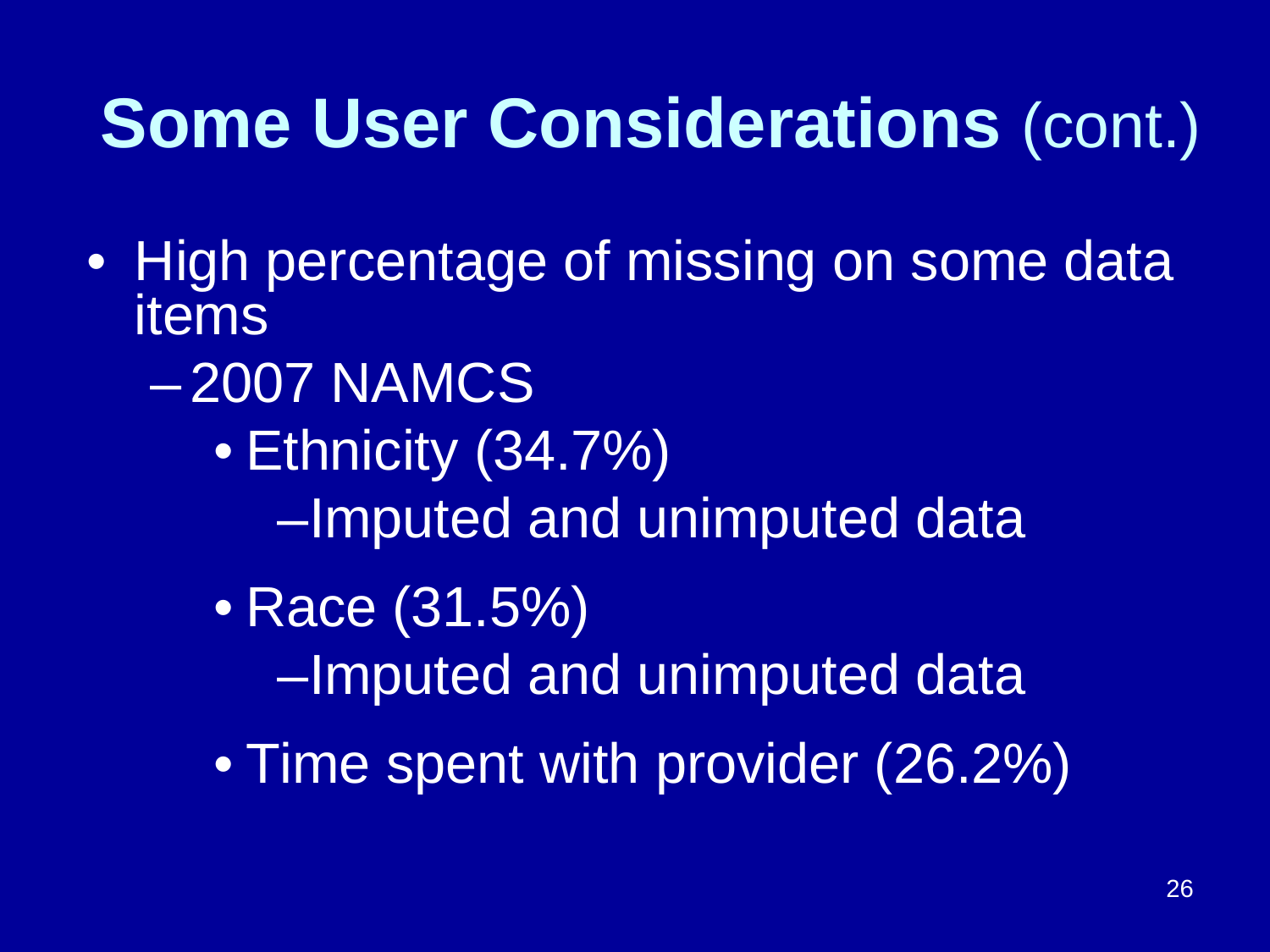### **If nothing else, remember… The Public Use Data File Documentation is YOUR FRIEND!**

- Each booklet includes:
	- A description of the survey
	- Record format
	- Marginal data (summaries)
	- Various definitions
	- Reason for Visit Classification codes
	- Medication & generic names
	- Therapeutic classes